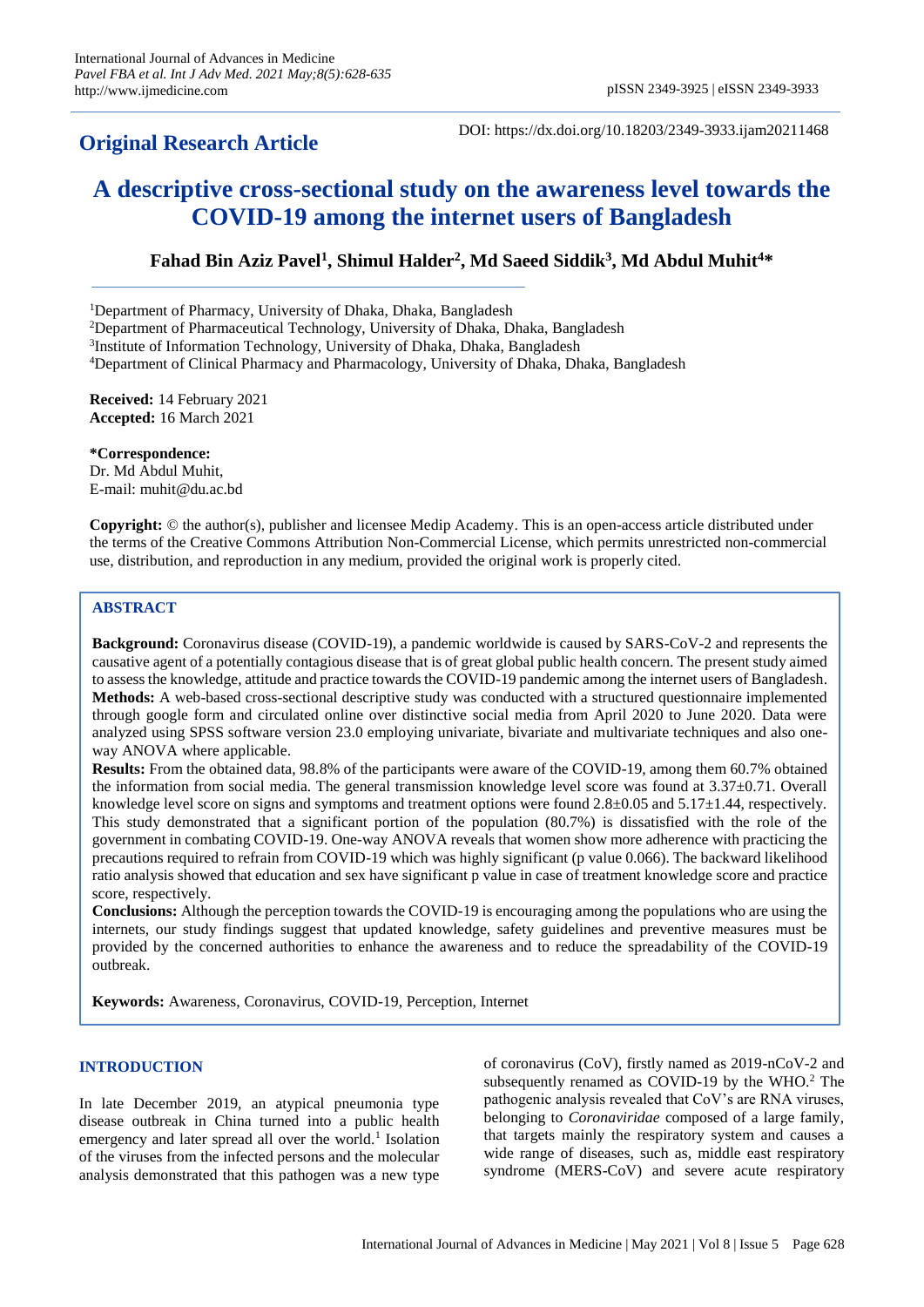syndrome (SARS-CoV).<sup>3,4</sup> Shred of evidences indicated that this COVID-19 first instilled in humans via the transmission from wild animals or seafood market in Wuhan, China. However, there is a distinct difference in genetic characteristics among the pathogens obtained from a human with wild sources, later it was recognized that human to human transmission played a major role in the subsequent outbreak.<sup>5-7</sup> As this COVID-19 has outbroken quickly all over the world, the WHO declared COVID-19 a global health concern on 30 January 2020, causing severe respiratory tract infections in humans and later on termed as a global pandemic on 11 March 2020.<sup>8</sup>

SARS-nCoV-2 primarily affects the respiratory tract and the infection is characterized by symptoms like fever, dry cough, dyspnea, headache, dizziness, generalized weakness, vomiting and diarrhea followed by severe hypoxia with  $ARDs^{2,4,9}$  Hence, later on, researchers suggest that SARS-nCoV-2 can also affect other organs of the body 10. According to the WHO and Center for Diseases Control (CDC), the transmission of SARSnCoV-2 takes place mainly via droplets (both oral and nasal) and generation of aerosols during coughing, sneezing and talking as well as physical contact with COVID-19 patients.<sup>5,9</sup> Besides, there are several other sources including infection from COVID-19 hospitals, stools, sputum, ventilation system in the hospitals, contaminated face masks, personal protective equipment.<sup>7</sup>

From the beginning of this outbreak to date almost every country has reported COVID-19 cases. In Bangladesh, the first case of COVID-19 was reported on 8 March 2020, and the first death due to COVID-19 was reported on 18 March 2020.<sup>11</sup> At the end of July 2020, there were around 250,000 COVID-19 cases with 3,100 deaths in Bangladesh (according to DGHS).

Currently, there are no specific treatment options available to combat either suspected or confirmed COVID-19 cases and all therapeutic interventions depend on the pathophysiology and severity of the patients.<sup>12</sup> The only available options are symptomatic relief using the antipyretics, analgesics, antihistamines, immune boosters and some broad-spectrum antibiotics and on a randomized trial basis, some antivirals (remdesivir, favipiravir, tocilizumab, ribavirin) and antiprotozoal drug (ivermectin) with the combination of doxycycline and antimalarials (hydroxychloroquine), corticosteroids (dexamethasone) are administered.<sup>9,10,12,13</sup> Besides, to relieve the severe hypoxia of the patient, high flow oxygen therapy is also used. However, no single treatment option had shown a complete cure for COVID-19.<sup>10</sup> Apart from these therapeutic interventions, the COVID-19 recovery rate also depends on essential and critical medical care (ICU). At present around 300 clinical trials with different interventions are ongoing on the effectiveness and safety in treating COVID-19 including vaccines. Therefore, until an effective option is available, it is important to control the spread of the pandemic in public and to protect them from this pandemic by keeping social distances and maintaining the health rules guided by WHO as well as use existing drugs and by means to control the progress of the disease proactively.

As Bangladesh is a densely populated country, the COVID-19 cases are rising very rapidly day by day, although the government has imposed a lockdown from 26 March 2020 to 01 June 2020; hence due to several hindrances, community transmission of the virus could not be prevented. Only through the increase in awareness of the people and maintaining the hygiene, the spread of the virus can be controlled in the long run and all of these depend on the people's knowledge, perception, and awareness towards the COVID-19. Therefore, understanding the knowledge level is important in controlling or combatting the spread of COVID-19 in Bangladesh. In the present study, we investigated the knowledge, awareness, and perception towards COVID-19 among the internet users of Bangladesh.

## **METHODS**

## *Study design*

A web-based cross-sectional descriptive questionnairebased survey was conducted from April 2020 to June 2020. There was a lockdown to ensure the social distance from March 2020 to June 2020 in Bangladesh; therefore, a webbased survey was chosen. A structured questionnaire was prepared using google forms and the link was shared through different social media. The questionnaire was validated using Cronbach's alpha and a value obtained 0.85 indicating a reliable tool to assess and conduct this study.<sup>14</sup> This study included only those respondents who use the internets and were easily available for data collection and willing to participate voluntarily. The sampled subjects were not forced to participate and based on the willingness; 417 samples were collected.

## *Study tools*

A structured questionnaire consisting of seven parts were documented in the google form. The first and second part contains a set of questions for the collection of demographic data and to assess the source of getting information. The third to fifth parts were set to assess the knowledge level about the transmission, signs and symptoms, and treatment options of COVID-19. The sixth part assesses the attitude of people towards the virus and the role of government. The last set evaluates the precautions adopted by participants to stop spreading the virus.

## *Statistical analysis*

All the data were analyzed using SPSS software 23.0 version and statistical analysis was done by applying descriptive statistics. Some of the questions had multiple options to choose from, therefore the total of percentages is not always 100%. The relationship among the different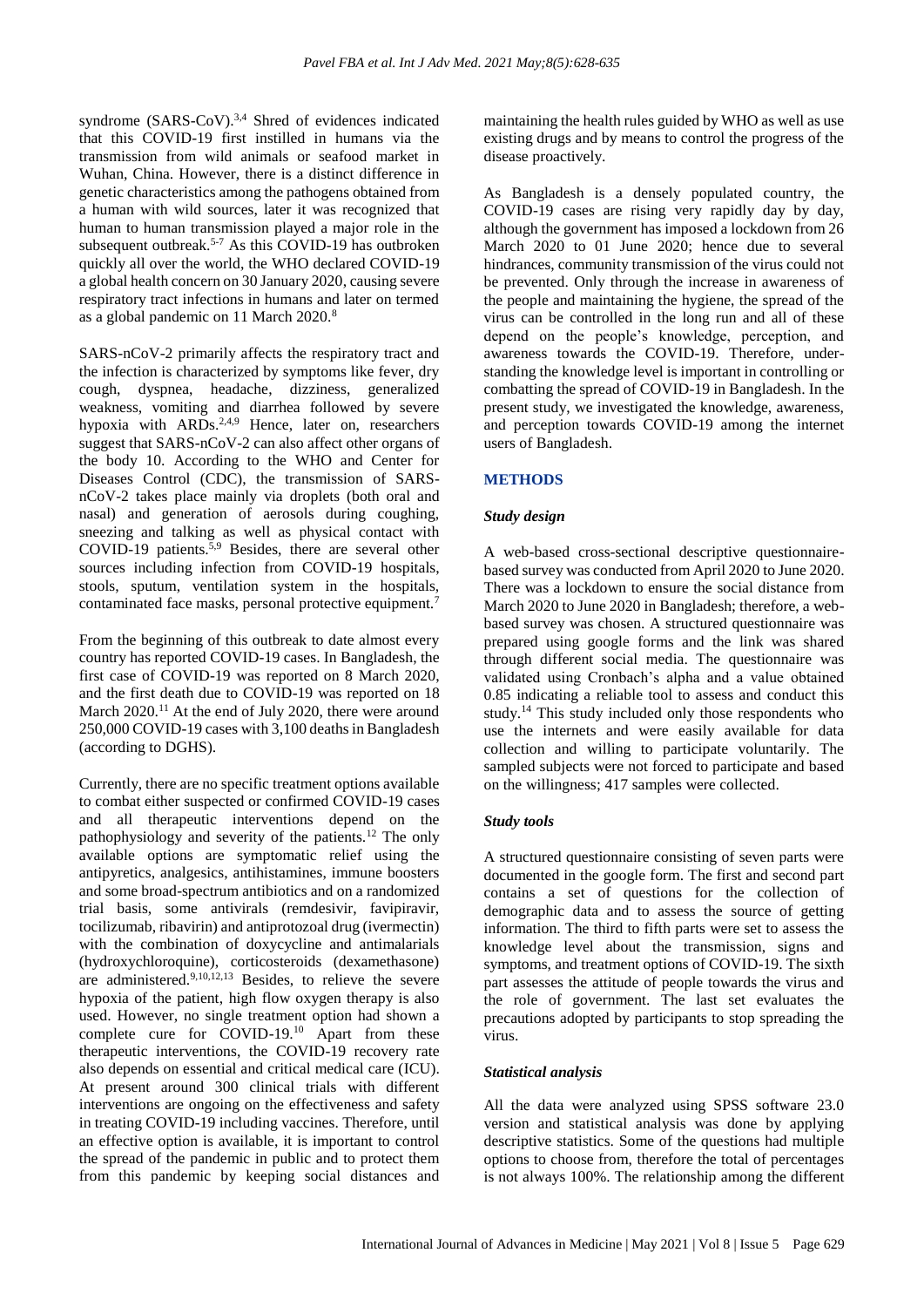demographic characteristics and distribution patterns has been analyzed by using chi-square, t-test and one way ANOVA where it is necessary. Under a multivariate technique to identify associated factors with the response, both linear regression and binary logistic regression were performed. The significance level is considered  $p<0.1$ , p<0.05, p<0.01, where it is applicable.

#### **RESULTS**

## *Sociodemographic Characteristics*

Among the participants, 269 males and 148 females participated in this survey. Mostly the age groups (91.6%) of the respondents fall into below 30 years. Education status showed that 41.0% of the respondents were graduated and 49.2% were studying at the undergraduate level. 23.3% of the participants were employed.

#### *Source of information about Coronavirus*

All of the participants were familiar with COVID-19 and 98.8% of the participants were aware that the WHO has declared COVID-19 as a global pandemic. The majority of the participants were informed about COVID-19 from facebook (60.7%). Though the majority of the participants believe that all information found in social media is somewhat reliable, 22.6% still believe that fake and misguided information is available on social media.

#### **Table 1: Knowledge level scoring about the transmission, signs, symptoms and treatment options for coronavirus.**

| Question/statement (answer in the box)                        | Number of responses (N=417)  |                         |  |  |
|---------------------------------------------------------------|------------------------------|-------------------------|--|--|
| Transmission knowledge level scoring out of 4                 | (a) Infected to others, air- | (b) Water/animal        |  |  |
|                                                               | borne, contagious            | borne                   |  |  |
|                                                               | 386                          | 31                      |  |  |
| 1. Do you know how coronavirus can be transmitted? (a)        | (a) Few minutes to few hours | (b) Few days to<br>more |  |  |
| 2. How long coronavirus can survive in the surface? (b)       | 245                          | 172                     |  |  |
|                                                               | Yes                          | N <sub>o</sub>          |  |  |
| 3. Coronavirus will not affect the bangladeshi population due | 20                           | 397                     |  |  |
| to hot and humid weather? (no)                                | True                         | False                   |  |  |
| 4. A person without any symptoms can be a carrier. (true)     | 378                          | 39                      |  |  |
| <b>Overall transmission knowledge score (Mean±SD)</b>         |                              | $3.37 \pm 0.71$         |  |  |
| Signs and symptoms knowledge level scoring out of 3           | (a) at least 3 symptoms      | $(b)$ <3 symptoms       |  |  |
| 1. Do you know the symptoms of coronavirus? (a)               | 381                          | 36                      |  |  |
|                                                               | (a) $2-14$ days              | (b) Others              |  |  |
| 2. How many days require expressing the sign and symptoms     | 399                          | 18                      |  |  |
| of coronavirus? (b)                                           | True                         | False                   |  |  |
| 3. The symptoms generally look like pneumonia. (true)         | 389                          | $\overline{28}$         |  |  |
| Overall signs and symptoms knowledge score (Mean±SD)          |                              | $2.8 \pm 0.05$          |  |  |
| Treatment options knowledge level scoring out of 7            | True/Yes                     | False/No                |  |  |
| 1. Currently there is no effective treatment options (true)   | 367                          | 50                      |  |  |
| $2. >80\%$ people do not need to be hospitalized (true)       | 278                          | 139                     |  |  |
| 3. Antibiotic treatment has no role on coronavirus (true)     | 316                          | 101                     |  |  |
| 4. Have you ever heard Flattening the curve? (yes)            | 253                          | 164                     |  |  |
| 5. Which of the following categories comorbid patients need   | (a) At least 3 conditions    | $(b)$ <3 conditions     |  |  |
| to be careful? (a)                                            | 315                          | 102                     |  |  |
|                                                               | (a) At least 2 drugs chosen  | $(b)$ <2 drugs          |  |  |
| 6. Drugs required for treating flu like symptoms (a)          |                              | chosen                  |  |  |
|                                                               | 286                          | 131                     |  |  |
| 7. Oxygen ventilation is required for which patients? (a)     | (a) Critically ill patients  | (b) Others              |  |  |
|                                                               | 340                          | 77                      |  |  |
| Overall treatment options knowledge score (Mean±SD)           |                              | $5.16 \pm 1.44$         |  |  |

#### *Knowledge about the transmission of Coronavirus*

Knowledge about the transmission of COVID-19 is important in controlling the spread among the mass population. In this study, 92.3% of the respondents knew the transmission processes about coronavirus whereas 54.6% stated that this is a highly contagious disease. The majority of the respondents knew the way how he/she can be affected. 90.8% of the respondents chose the option of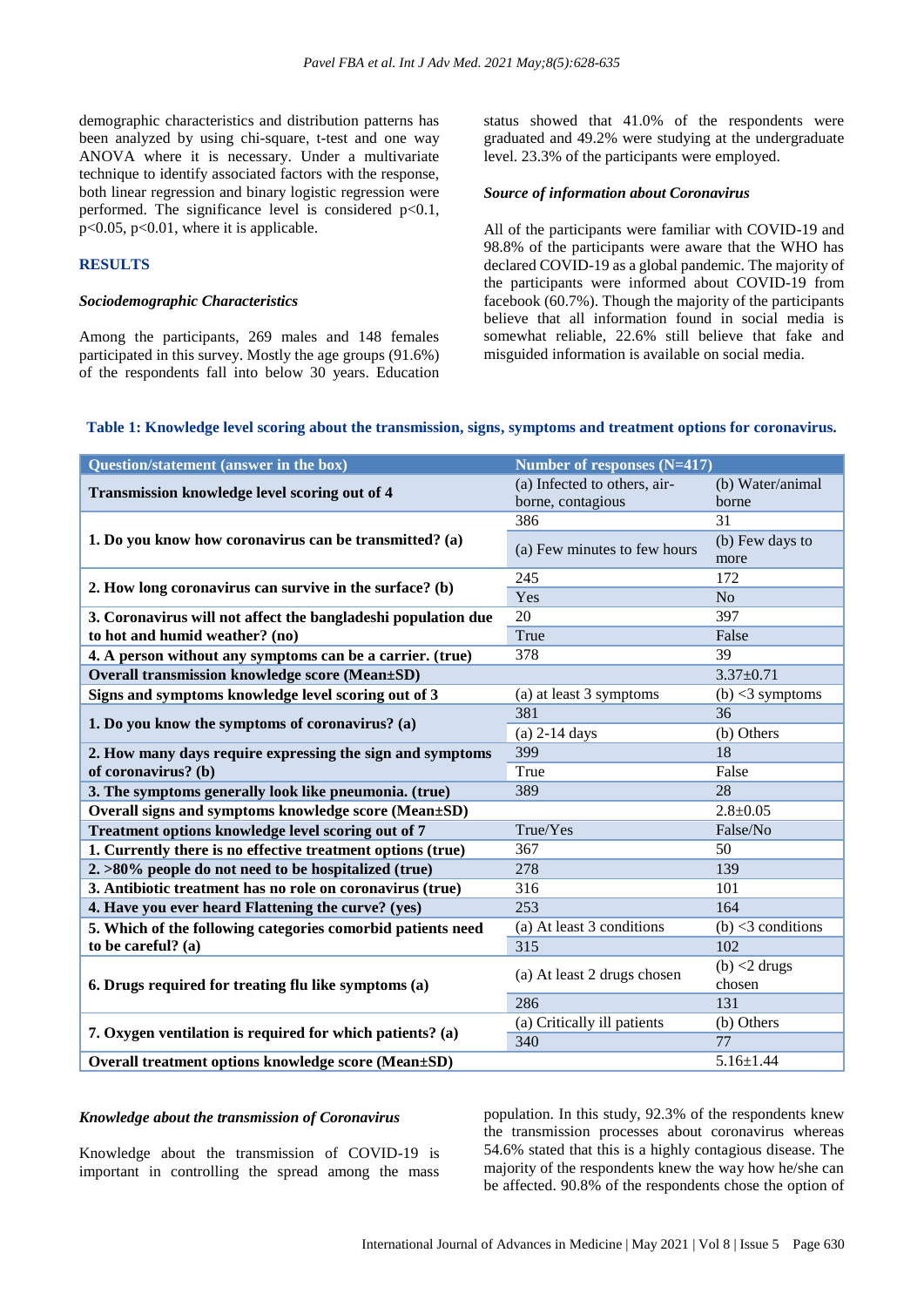being close contact with the affected persons. To evaluate the transmission knowledge level of the participants on coronavirus, 4 questions were taken into considerations. Although respondents had chosen several options, most of them were classified into two categories. 1 point was assigned to each correct answer and zero was assigned for incorrect or insufficient answers. The overall transmission knowledge score was found at 3.37±0.71 (Mean±SD) out of 4.0 (Table 1).

| Table 2: Univariate and multivariate characteristics with Pearson's chi-square test for respondent's attitude |
|---------------------------------------------------------------------------------------------------------------|
| towards the government role on the management of COVID-19 pandemic.                                           |

| <b>Demographic characteristics</b> |                  | 0<br><b>Frequency</b><br>$(\%)$ | Are you satisfied with the<br>role of the government until<br>now? |                |          |              | Do you think hospitals are<br>prepared enough for COVID-<br>19 management? |                |          |         |
|------------------------------------|------------------|---------------------------------|--------------------------------------------------------------------|----------------|----------|--------------|----------------------------------------------------------------------------|----------------|----------|---------|
|                                    |                  |                                 | Yes                                                                | N <sub>o</sub> | $\chi^2$ | p value      | Yes                                                                        | N <sub>o</sub> | $\chi^2$ | p value |
| <b>Sex</b>                         | Male             | 269(64.5)                       | 55                                                                 | 214            |          | 0.57<br>1.11 | 23                                                                         | 246            | 0.83     | 0.36    |
|                                    | Female           | 148 (35.5)                      | 24                                                                 | 124            |          |              | 9                                                                          | 139            |          |         |
| Age                                | Below 30         | 382 (91.6)                      | 69                                                                 | 313            | 2.31     | 0.31         | 30                                                                         | 352            | 0.21     | 0.64    |
|                                    | Above 30         | 35(8.4)                         | 10                                                                 | 25             |          |              | $\overline{2}$                                                             | 33             |          |         |
|                                    | <b>Below HSC</b> | 41 $(9.8)$                      | 12                                                                 | 29             |          | 0.2          | 6                                                                          | 35             |          | 0.14    |
| <b>Education</b>                   | Undergraduate    | 205(49.2)                       | 37                                                                 | 168            | 3.17     |              | 12                                                                         | 193            | 3.83     |         |
|                                    | Graduate         | 171 (41.0)                      | 30                                                                 | 141            |          |              | 14                                                                         | 157            |          |         |
| <b>Employment</b>                  | Student          | 305(73.1)                       | 58                                                                 | 247            |          |              | 24                                                                         | 281            |          | 0.96    |
|                                    | Employed         | 97(23.3)                        | 20                                                                 | 77             | 1.65     | 0.44         | 7                                                                          | 90             | 0.66     |         |
|                                    | Unemployed       | 15(3.6)                         | 1                                                                  | 14             |          |              | 1                                                                          | 14             |          |         |

degree of freedom for age and sex parameters  $df = 1$ , for education and employment  $df = 2$ .

## *Knowledge about the general signs and symptoms of COVID-19*

The signs and symptoms of the COVID-19 vary significantly from patients to patients and the symptoms are somewhat like common cold and flu. Thus, the respondents were asked whether they were familiar with the signs and symptoms of coronavirus. The majority has chosen the four symptoms such as fever (387), dry cough (380), breathing difficulties (373) and shortness of breath (301) as the major indicators for COVID 19. To evaluate the knowledge level score about the signs and symptoms of coronavirus, 3 questions were chosen. If any participant chose at least 3 symptoms rightly, they were given a score of 1 and others were given 0. Simultaneously those who gave the right information about the incubation period or days requiring expressing signs and symptoms for SARSnCoV-2 were also scaled 1 point (Table 2). The overall signs and symptoms knowledge score was calculated at 2.8±0.05 (Mean±SD) out of 3.0 (Table 1).

#### *Knowledge about the treatment options of COVID-19*

88.9% of the respondents agreed that there are no effective treatment options for COVID-19. 67.8% of respondents confirmed that the majority of the affected people don't need to be hospitalized and 77.8% of respondents also opined that antibiotics have no role in COVID-19 treatment. Oxygen therapy and ventilation support require for critically ill patients which were known to 85.6% of the respondents. 62% of the respondents were familiar with the term flattening the curve. Overall knowledge about the treatment options of COVID-19 was calculated based on 7 questions and it was found 5.16±1.44 (Mean±SD) out of 3.0 (Table 1).

## *The general attitude towards the COVID-19 and role of the government*

79.5% of the respondents agreed that they will isolate themselves if they find any symptoms of COVID-19 among themselves or any of their family members. 93.5% of participants were well aware of the terms isolation and quarantine. 93.8% of the respondents opined that panicbuying will cause inflation and shortages of necessary items. Among them, 84.9% of the respondents bought an additional amount of grocery items and others for their homestay. 80.7% of people were not satisfied with the role of government. There are no significant differences among the different demographic variances (Table 2).

## *Precautions, knowledge and practice for COVID-19*

A total 97.3% of the respondents believed that prevention is better than cure for COVID-19 by maintaining proper health hygiene. 92.3% of the respondents were aware of common respiratory hygiene practices, 85.8% preferred handwashing with soap-water, 86% of the participants used hand sanitizer during the scarcity of soap-water, 88.2% uses mask when go outside and almost everyone washes their hands after coming back to home from outside (99.5%). To evaluate the precautions knowledge level and precautionary practice score, 6 questions were chosen. If any participant chose at least 3 ways of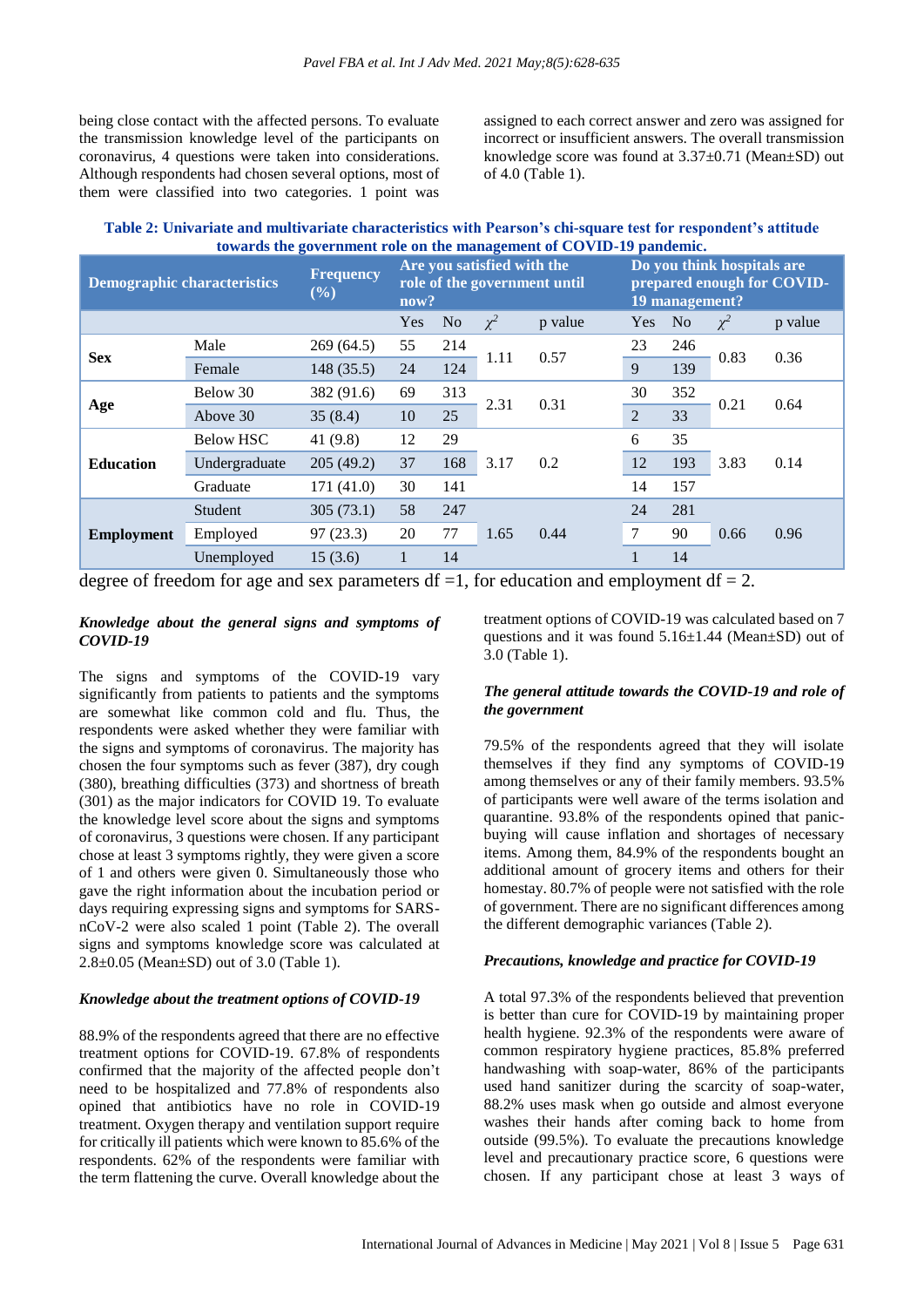precautions, they were given a score of 1 and others were given 0. The overall practice score was observed at 5.42±0.87 (Mean±SD) out of 6.0 (Table 3). Moreover, 91.8% of the respondents agreed that the majority of the Bangladeshi population may not follow the national guidelines for preventing the COVID-19 outbreak

| Question/statement (answer in the box)                                         | Number of responses $(N=417)$ |                   |  |  |
|--------------------------------------------------------------------------------|-------------------------------|-------------------|--|--|
| Practice scoring (out of 6)                                                    | <b>Yes</b>                    | No                |  |  |
| 1. Do you think, proper precautions it is possible to stop spreading?<br>(yes) | 406                           | 11                |  |  |
| 2. Do you use hand sanitizer in scarcity of soap-water? (yes)                  | 355                           | 62                |  |  |
| 3. Do you use mask at outside? (yes)                                           | 368                           | 49                |  |  |
| 4. Do you wash hand and face after coming from outside? (yes)                  | 415                           | $\overline{2}$    |  |  |
| 5. Do you follow the rules of respiratory hygiene? (yes)                       | 385                           | 32                |  |  |
|                                                                                | (a) Chosen at least 3         | $(b)$ Less than 3 |  |  |
|                                                                                | ways                          | ways              |  |  |
| 6. What are the different ways that you follow? (a)                            | 347                           | 70                |  |  |
| <b>Overall practice score (Mean</b> ± SD)                                      |                               | $5.42 \pm 0.87$   |  |  |

## **Table 4: Distribution of COVID-19 transmission, signs, symptoms and treatment options knowledge level score in different categories (one way ANOVA).**

| <b>Characteristics</b> |                  | level distribution | <b>Transmission knowledge</b> |                       | <b>Signs and symptoms</b><br>knowledge level<br>distribution |              |                 | <b>Treatment options</b><br>knowledge level distribution |            |              |
|------------------------|------------------|--------------------|-------------------------------|-----------------------|--------------------------------------------------------------|--------------|-----------------|----------------------------------------------------------|------------|--------------|
|                        |                  | Score              | F<br>value                    | $\mathbf{P}$<br>value | Score                                                        | F<br>value   | P<br>value      | Score                                                    | F<br>value | P value      |
| <b>Sex</b>             | Male             | $3.35 \pm 0.75$    | 0.51                          | 0.47                  | $2.79 \pm 0.49$                                              | 0.38<br>0.78 | $5.1 \pm 1.46$  | 0.006                                                    | 0.93       |              |
|                        | Female           | $3.41 \pm 0.65$    |                               |                       | $2.83 \pm 0.44$                                              |              |                 | $5.15 \pm 1.44$                                          |            |              |
| Age                    | Below 30         | $3.37 \pm 0.72$    | 0.81<br>0.06                  |                       | $2.80 \pm 0.49$                                              | 1.15         | 0.28            | $5.12 \pm 1.44$                                          | 3.94       | $0.047**$    |
|                        | Above 30         | $3.40 \pm 0.65$    |                               |                       | $2.89 \pm 0.32$                                              |              |                 | $5.62 \pm 1.52$                                          |            |              |
|                        | <b>Below HSC</b> | $3.19 \pm 0.75$    |                               | 2.73<br>$0.066*$      | $2.65 \pm 0.73$                                              | 2.21<br>0.11 |                 | $4.19 \pm 1.52$                                          | 15.59      | ${<}0.01***$ |
| <b>Education</b>       | Undergraduate    | $3.34 \pm 0.73$    |                               |                       | $2.80 \pm 0.44$                                              |              |                 | $5.06 \pm 1.40$                                          |            |              |
|                        | Graduate         | $3.46 \pm 0.68$    |                               |                       | $2.83 \pm 0.43$                                              |              | $5.51 \pm 1.38$ |                                                          |            |              |
|                        | Student          | $3.34 \pm 0.73$    |                               |                       | $2.79 \pm 0.49$                                              | 0.28<br>0.75 |                 | $5.05 \pm 1.45$                                          | 3.32       |              |
| Occupation             | Employed         | $3.42 \pm 0.66$    | 1.245                         | 0.289                 | $2.83 \pm 0.45$                                              |              |                 | $5.46 \pm 1.47$                                          |            | $0.037**$    |
|                        | Unemployed       | $3.60 \pm 0.63$    |                               |                       | $2.80 \pm 0.41$                                              |              |                 | $5.46 \pm 1.13$                                          |            |              |

\*, \*\*, \*\*\* indicates the statistic is significant at the 0.1, 0.05, and 0.01 level, respectively. The value represented here as Mean ±SD, SD (standard deviation).

## **Table 5: Distribution of COVID-19 practice score in different categories (one way ANOVA).**

| <b>Characteristics</b> |               | <b>Count</b> | <b>Practice score level</b><br>distribution |                |          |  |
|------------------------|---------------|--------------|---------------------------------------------|----------------|----------|--|
|                        |               |              | <b>Score</b>                                | <b>F</b> value | P value  |  |
|                        | Male          | 269          | $5.42 \pm 0.74$                             | 3.45           | $0.064*$ |  |
| <b>Sex</b>             | Female        | 148          | $5.55 \pm 0.69$                             |                |          |  |
| Age                    | Below 30      | 382          | $5.47 \pm 0.73$                             | 0.64           | 0.42     |  |
|                        | Above 30      | 35           | $5.37 \pm 0.66$                             |                |          |  |
| <b>Education</b>       | Below HSC     | 41           | $5.66 \pm 0.53$                             |                |          |  |
|                        | Undergraduate | 205          | $5.42 \pm 0.77$                             | 1.87           | 0.154    |  |
|                        | Graduate      | 171          | $5.47 \pm 0.71$                             |                |          |  |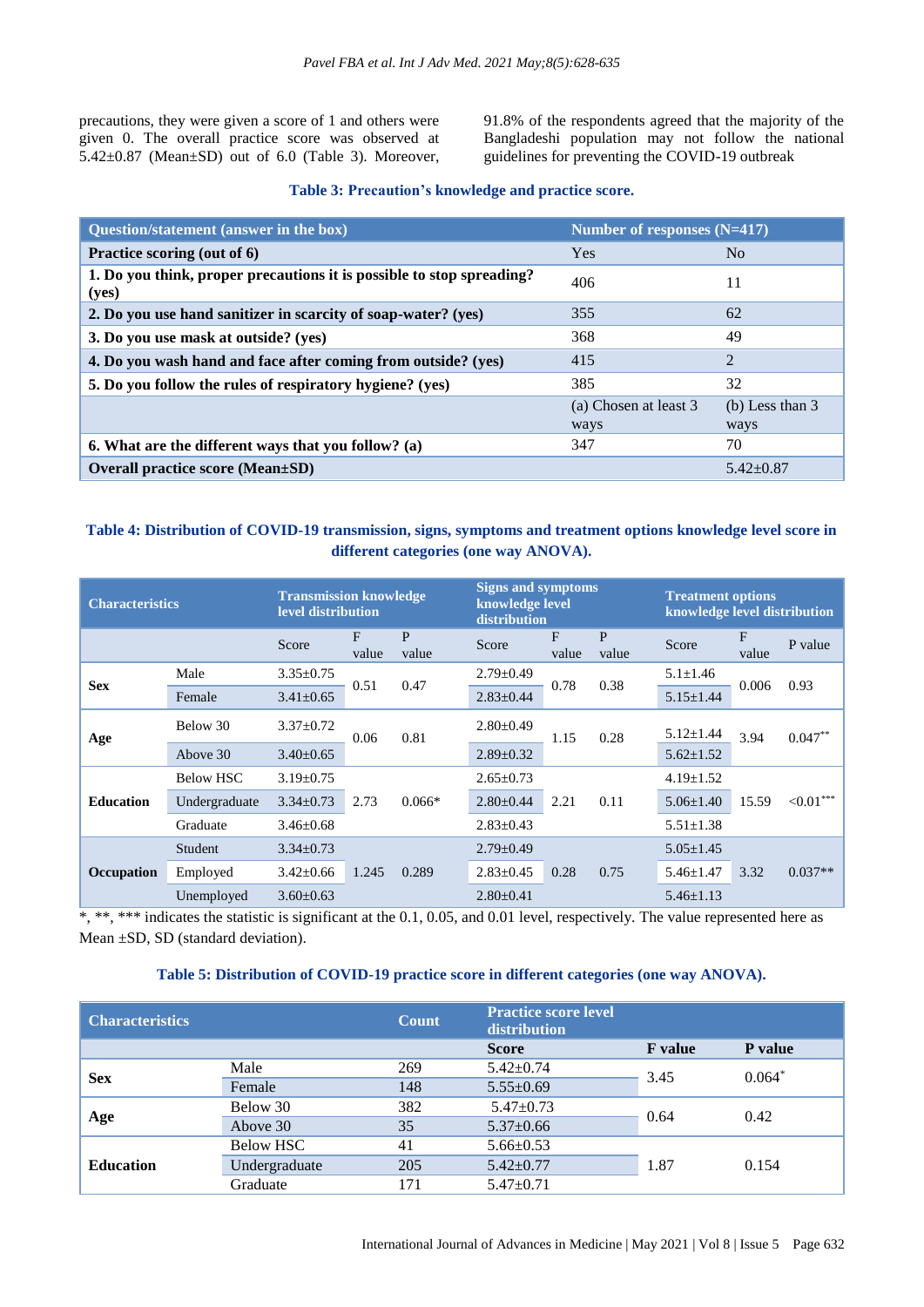| <b>Occupation</b> | Student    | 305  | $-42+0.74$        | 0.13 |      |
|-------------------|------------|------|-------------------|------|------|
|                   | Employed   | o٣   | 74<br>$.42 + 0.7$ |      | 0.87 |
|                   | Unemployed | - 11 | $-42 \pm 0.74$    |      |      |

\* indicates significant at the 0.05 level, values represented here as Mean±SD, SD (standard deviation).

**Table 6: Multiple linear regression output showing factors significantly related to higher treatment knowledge level and practice score using the backward likelihood ratio method.**

| <b>Factors</b>                          |        | <b>Standard error</b> |       | <b>P</b> value |
|-----------------------------------------|--------|-----------------------|-------|----------------|
| <b>Treatment knowledge score</b>        |        |                       |       |                |
| <b>Intercept</b>                        | 4.93   | 0.106                 | 46.26 | $<0.01**$      |
| Education (below undergrad vs graduate) | 0.5889 | 0.1738                | 3.387 | $<0.01**$      |
| <b>Practice score</b>                   |        |                       |       |                |
| Intercept                               | 5.37   | 0.065                 | 82.14 | $< 0.01**$     |
| Sex (male vs female)                    | 0.176  | 0.091                 | 1.922 | $0.055*$       |

\*\* Indicates the statistic is significant at 0.01 level.

#### *Univariate and multivariate analysis of the variance of demography, knowledge, attitude, and perception towards coronavirus*

To evaluate the transmission, signs and symptoms, and treatment options knowledge level of the participants on COVID-19 and their relationship, statistical analysis was carried out (Table 4). It is found that education has a significant impact on the knowledge level of transmission of COVID-19. Treatment knowledge level distributions vary significantly in different demographic variances such as age, education and employment. Females were more prominent in practicing the precautions required to refrain from COVID-19 which was highly significant (Table 5). The backward likelihood ratio analysis reveals that education and sex have significant p value in case of treatment knowledge score and practice score, respectively (Table 6).

#### **DISCUSSION**

COVID-19 is posing a significant threat to public health and has already declared as a global pandemic by the WHO. As there is still no specific treatment and vaccine, only preventive measures can play an important role in reducing the infection rate and the spreading of the virus. This means that only people's adherence to preventive and control measures is an utmost necessity. But the adherence of the people with these measures is affected by their knowledge, attitude and practices towards the virus. United Nations predicted in one of their memos using globally recognized modeling techniques and parameter assumptions that due to the large population densities in Bangladesh, the COVID-19 situations can be as worsen and up to 2 million people may die if no fruitful intervention is taken. The message is clear, people of bangladesh need to know the coping strategy regarding the pandemic and should take necessary measures accordingly. Thus, this study aimed to assess the KAP of the Bangladeshi population for the novel coronavirus disease 2019, COVID-19.

The study is dominated by the male (64.5%) and all of the respondents were well educated. Despite the lack of knowledge, bangladeshi people are careful to avoid potential problems and dangers of it. 88.2% of the respondents use masks when they go outside. From the study, it is evident that social media such as facebook is playing a vital role in disseminating information. Although misinformation can lead to burden the cost of the diseases, 22.6% population does not believe in the information obtained from online sources.

It was found that young people (18-29 years age) are more likely to go outside than middle and older (30 year and above) which coincides with the study of dengue.<sup>15</sup> There is a popular myth that this virus can't affect Bangladeshi people due to hot and humid weather. Under the mythology, we have asked the respondents about their belief in it. Interestingly, 23 participants believed in this mythology.

The transmission knowledge level scoring shows that the overall average score is 3.37 out of 4.0 which is very good. Meanwhile, the study is conducted in mid of the pandemic. In the meantime, all the required information regarding transmission has been disseminated into society. The same type of study was also conducted earlier and the outcome is comparable.<sup>16</sup> But there is a significant relationship with the education level of the participants with the transmission knowledge level (p value 0.066). So, the government should educate and aware of the less educated persons about the coronavirus by effective publicity and community involvement. The knowledge level score about the general signs and symptoms was also promising (2.8 out of 3.0). The precaution knowledge and practices score were also found significantly higher, 5.47 out of 6.0. The majority of the population know at least three measures on how to stop spreading the coronavirus which is following the previous findings.<sup>16</sup> Almost 96% chose to stay at home during this period. Women are generally more knowledgeable about the precautions which are in accordance with a study found in Saudi Arabia.<sup>13</sup>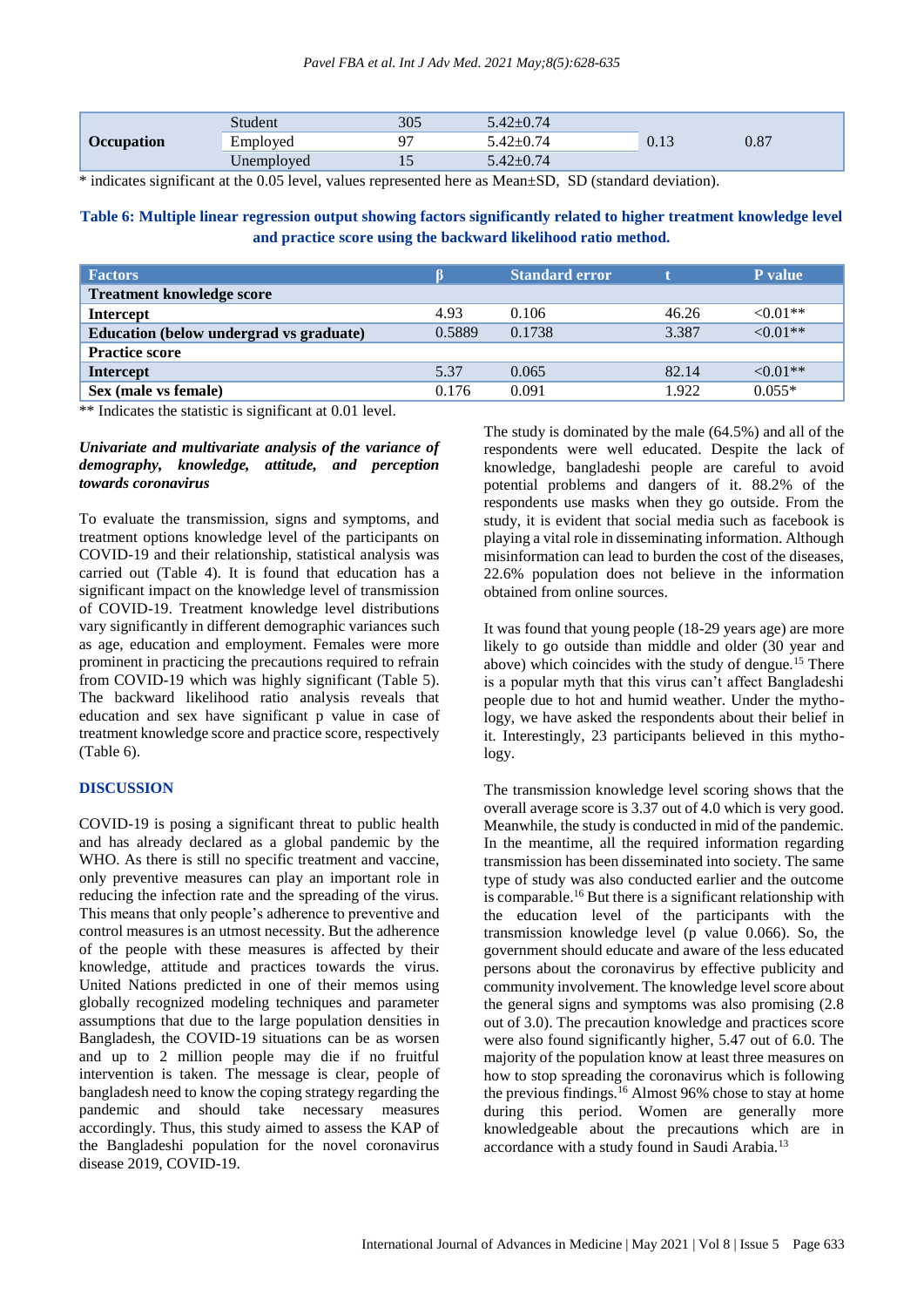There are little knowledge gap in the treatment options of this virus among the different demographic population which is common due to misinformation is leading in the social media. The overall general score was observed at 5.16 out of 7. Highly educated and elderly populations were much aware of the treatment options of coronavirus. One way ANOVA analysis showed that the F statistic value and p values concerning the education level are 15.59 and <0.01, respectively. Besides, young participants as well as students are less aware of the treatment options too. So, an effective strategy needs to develop to aware people of the treatment options for flu as well as coronavirus.

The study reveals that a significant portion of the population (80.7%) is dissatisfied with the role of the government in combating the disease. There is no relationship with the different demographic populations. They were also asked about the measures that the Bangladesh government can have taken earlier. The majority recommended the government to provide sufficient support to the frontline service providers through giving PPE, masks and testing kits. Despite knowing that panic buying may cause inflation of necessary items, 84.9% of people bought additional grocery items to stay at home. The majority of the participants opined that bangladeshi peoples are less likely to adhere to the rules and regulations imposed by the government.

This study found knowledge score has a direct association with wearing a mask when going outside and staying home. A study in China reported a similar association between knowledge score and wearing masks.<sup>17</sup> We found that overall higher knowledge score is associated with higher preventive practices toward COVID-19, a similar association between the knowledge about the disease and preventive practices were reported in KSA on MERS-CoV, Pakistan on dengue and in China on COVID-19.<sup>15,17,18</sup>

Finally, the study findings may be useful to inform policymakers and healthcare professionals, on further public health interventions, awareness-raising, policies and health education programs. Men are less likely to follow the precautions which should be taken into considerations. Besides, an awareness program needs to formulate adhering the less educated people to the national rules and regulations of COVID-19.

#### *Limitations of this study*

Though the amount of data we collected for this study wasn't sufficient enough to conclude anything exactly, this result can give us some representative idea about the knowledge, attitude and perception towards the COVID-19 pandemic only among the internet users of Bangladesh. Moreover, as an online survey, the majority of the participants had a very high level of education. So, this result mainly gives us some representative ideas about the educated population of Bangladesh which is about 60% of the overall population. Additionally, community-based national sampling surveys were not feasible during this particular period.

#### **CONCLUSION**

Our study findings suggest that all the educated persons of Bangladesh have good knowledge and practices toward COVID-19. But they are highly dissatisfied with the role of the government and services of the hospitals. Though they have less knowledge about the treatment options, they are aware of the precaution steps. We believe that the study will inspire the healthcare authorities and media to spread more COVID-19 related accurate knowledge which ultimately results in better preventive practices toward COVID-19.

#### **ACKNOWLEDGEMENTS**

Authors would like to thank all the participants who participated in this study voluntarily and spontaneously and to Mr. Md. Sajjad Hossain, chairman, department of english, International University of Scholars for his comments on english on this manuscript.

*Funding: No funding sources Conflict of interest: None declared Ethical approval: Not required*

#### **REFERENCES**

- 1. Al-Rohaimi AH, Otaibi FA. Novel SARS-CoV-2 outbreak and COVID19 disease; a systemic review on the global pandemic. Genes Dis. 2020;7(4):491- 501.
- 2. Yuki K, Fujiogi M, Koutsogiannaki S. COVID-19 pathophysiology: a review. Clin Immunol. 2020;215:108427.
- 3. Sun J, He WT, Wang L, Lai A, Ji X, Zhai X, et al. COVID-19: Epidemiology, evolution, and crossdisciplinary perspectives. Trends Mol Med. 2020;26(5):483-95.
- 4. Rothan HA, Byrareddy SN. The epidemiology and pathogenesis of coronavirus disease (COVID-19) outbreak. J Autoimmun. 2020;109:102433.
- 5. Singhal T. A review of coronavirus disease-2019 (COVID-19). Indian J Pediatr. 2020;87(4):281-6.
- 6. Zhou P, Yang-Lou X, Wang XG, Hu B, Zhang L, Zhang W, et al. A pneumonia outbreak associated with a new coronavirus of probable bat origin. Nature. 2020;579(7798):270-3.
- 7. Wang L, Wang Y, Ye D, Liu Q. Review of the 2019 novel coronavirus (SARS-CoV-2) based on current evidence. Int J Antimicrob Agents. 2020;55(6):105948.
- 8. Papagiannis D, Malli F, Raptis DG, Papathanasiou IV, Fradelos EC, Daniil Z, et al. Assessment of knowledge, attitudes, and practices towards new coronavirus (SARS-CoV-2) of health care